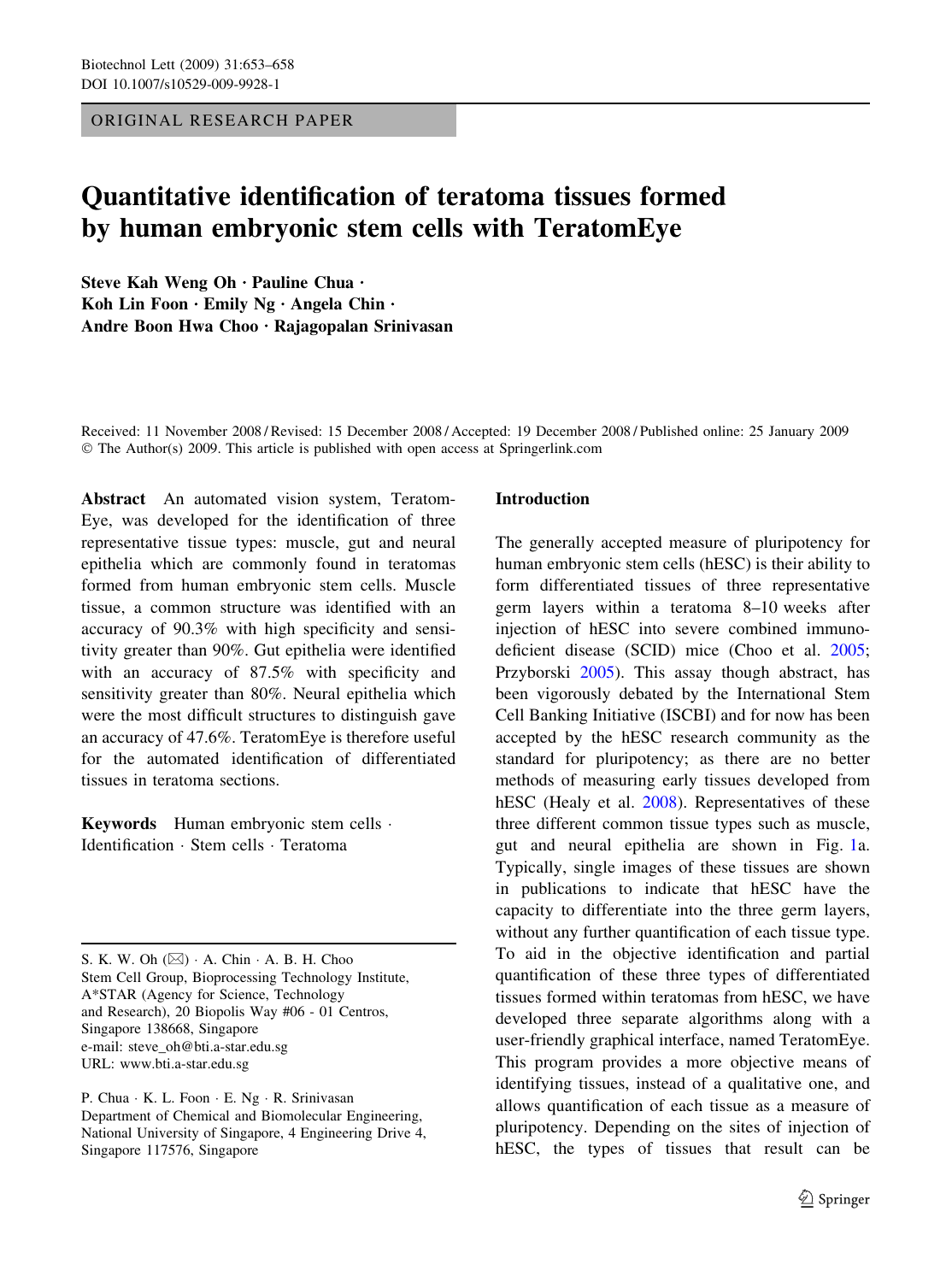haphazard and difficult to identify (Cooke et al. 2006). TeratomEye will thus be useful in identifying differentiated tissues in different environments, and more importantly to compare the pluripotency or differentiation capability between various hESC lines deposited in the international stem cell banks.

# Materials and methods

#### Image collection

Human embryonic stem cells were injected into SCID mice and, after 10 weeks, teratomas were harvested and sections were prepared and stained with haematoxylin and eosin (H&E) as described previously (Choo et al. 2005). Images were collected at  $10\times$  and  $20\times$  objective magnification using a Carl Zeiss AxioVert microscope and examined with the imaging software Axio Vision, Release 4.5. All images were sized at  $1300 \times 1030$ pixels and consolidated into a database of 93 images.

#### Muscle segmentation

All software was written using Matlab version 7.3. The GETmuscle algorithm for muscle segmentation comprises of three stages. Firstly, the image is converted from RGB color space to L\*a\*b\* color space, where  $L^*$ ,  $a^*$  and  $b^*$  refer to the luminosity value, chromaticity value on the red-green axis and chromaticity value on blue-yellow axis respectively. This is followed by  $K$ -means (Duda et al. 2000) clustering to classify the image into four distinct components. Muscle tissues are separated from the background and other tissues since they generally have a distinct red/pink coloration enables. The muscle segment is extracted by calculating the Euclidean distance, with the mean a\* and b\* for each cluster, from a threshold/color-marker. Finally, the identified muscle segment is converted to a binary image to removing trace elements of the background after which the outline is created.

#### Gut segmentation

The GETgut algorithm for gut segmentation is affected by a series of morphological operations (Mathworks Inc 1997) which are divided into two stages. The primary aim of the first stage is to eliminate the background and remove or mask other small elements in the image; this helps to reduce the possibility of neural structures being included in the segments. Gut tissues can be identified by their lumen, as they would constitute maxima in the images. This is followed by conversion to a binary image via thresholding to obtain gut markers. A threshold level was determined by trial-and-error with the images from the training set. This results in a shortlist of possible gut structures.

Each candidate in the shortlist is then evaluated individually in the second stage using partial least squared determinant analysis (PLSDA) (Wise et al. 2004). Thirteen sub-images depicting gut epithelium and 25 sub-images depicting non-gut epithelium structures were used to build the PLSDA model. Each sub-image was compressed to a standard size of  $60 \times 64$  pixels, then unfolded to form an array X. Mean centering was used to pre-process X. Y then contains the corresponding class memberships of each row in X, where class 1 denotes gut epithelium and class 2 denotes non-gut. The PLSDA model thus developed is used for classifying new candidates.

#### Neural segmentation

The same segmentation process for gut tissues was adopted for neural tissues in the GETneural algorithm with thresholds set at different values. The underlying reason for the differences is the smaller dimensions of the neural structures, thus the structuring element for image reconstruction has to be reduced to create the neural tissue maxima (size 7), and a higher binary threshold in order to isolate the neural tissues (0.8196). The development of the PLSDA model for neural epithelium classification is similar to that for gut. Twenty-one sub-images depicting neural epithelium and 35 sub-images depicting non-neural epithelium structures were used to build the PLSDA model for neural classification. In both the neural and gut identification algorithms where there are two phases of selection and identification, both of these algorithms run automatically and there is no need for user intervention for the second phase.

#### TeratomEye graphical user interface

The graphical user interface shown in Fig. 1b was designed for users with limited knowledge of Matlab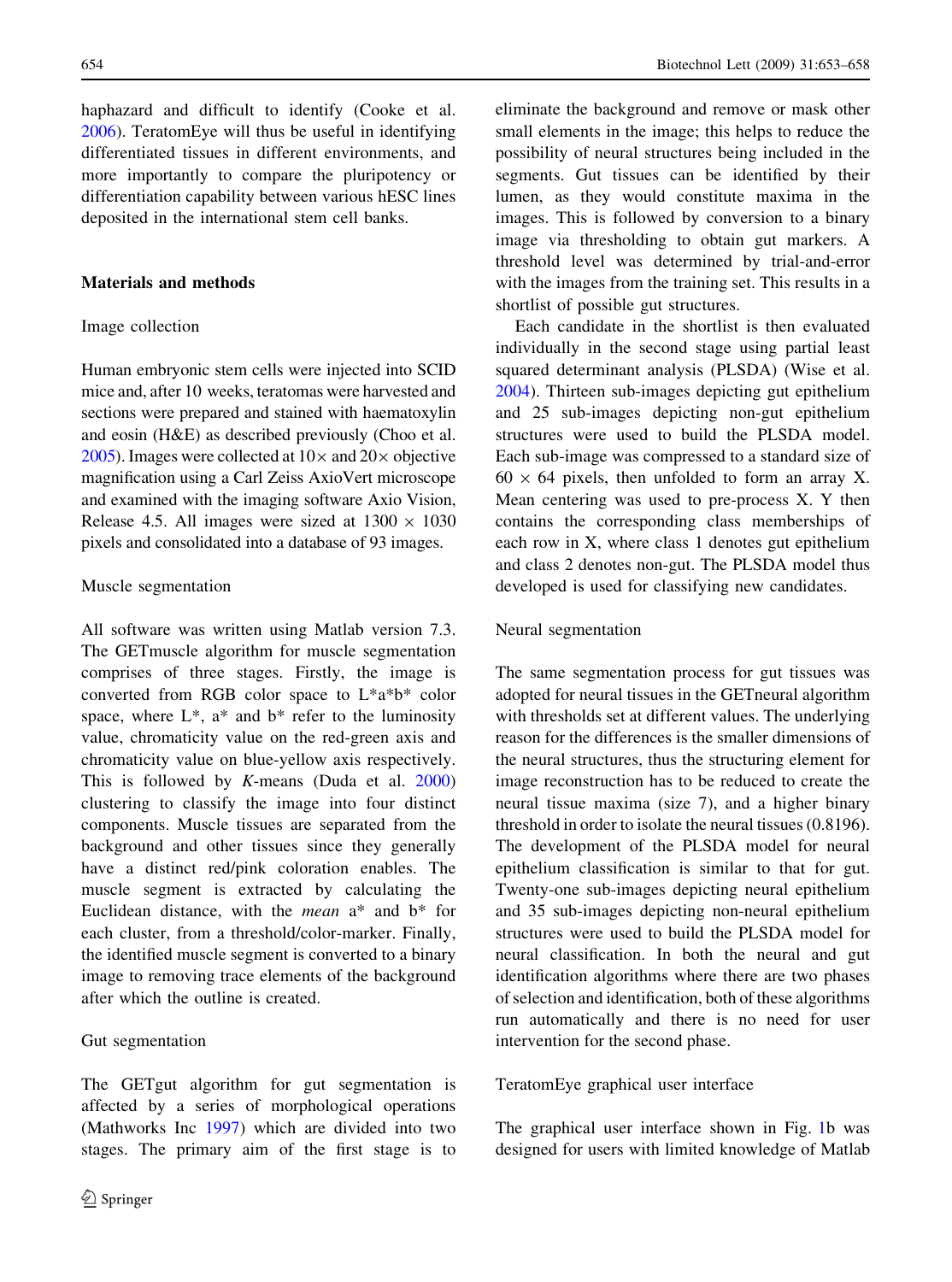and to encourage ease of use. Scanned images can be stored and opened as an original image, then the tools GETmuscle, GETgut, GETneural or GETall can be selected to identify one tissue at a time, or all three types of tissues by running the processor. After which the numbers of each tissues are presented at the bottom left screen. Figure 2 shows an example of eight gut structures identified by TeratomEye. This software is available to other researchers for beta testing from the authors.

# Results and discussion

The GETmuscle, GETgut and GETneural algorithms were developed with training images, after which independent images were tested to determine the predictive accuracy, specificity and sensitivity of various tissue identifications, all of which are summarized in Table 1. Muscle was identified by a twostep color-based segmentation process in the L\*a\*b\* color space. By employing  $K$ -means clustering as the

muscle neural gut  $(a)$  $(b)$ File: To access basic Tools: For processor functions - open and save selection - GETmuscle, file, open processed data GETgut, GETneural 日回区 klentified Tissue Structures on Image Display Panels: Left Axes - Displays original image. Right Axes - Displays processed image Run Processor: To execute processor Structure Data: Panel to Image Name: System Status: Indicates Displays the file the current activity of display the quantitative results name of the image the program

Fig. 1 a Typical representative H&E stained pictures of gut structure with a hollow lumen, striated muscle and neural epithelia with a rosette-like structure. b Layout of TeratomEye user interface with tools for running GETmuscle, GETgut and GETneural as well as quantification of each tissue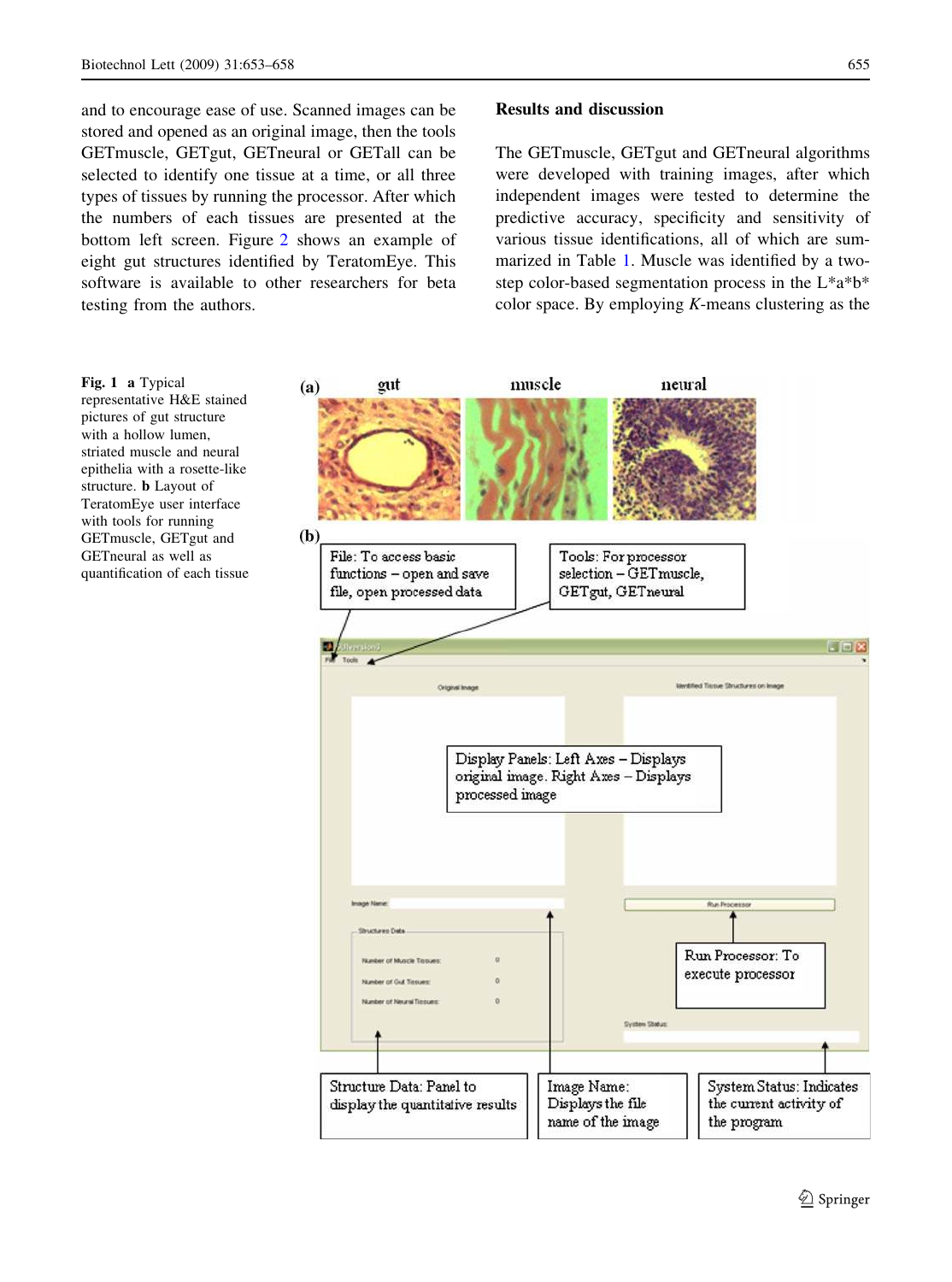

Fig. 2 An example of eight gut structures identified and displayed on TeratomEye, some of which are indicated by dark arrows

first stage of segmentation, the distinctive red and pink colors of muscle enables clear separation from the background. An example of muscle section clearly identified by GETmuscle is shown in Fig. 3a. The user can clearly perceive the entire outline of the muscle tissues compared to an earlier algorithm where parts of the muscle tissues were excluded. Using a test set of 14 images, muscle was identified with an accuracy of 90.3% with high specificity and sensitivity of greater than 90%. Only on one occasion was the algorithm unable to identify a muscle structure due to poor contrast with the background.

A series of morphological operations was used to isolate gut/neural epithelial structures which were then assigned into grayscale sub-images. PLSDA models were developed to recognize sub-images containing gut/neural epithelia. Fifty test images for gut epithelia gave a predictive accuracy of 87.5% with specificity and sensitivity of greater than 80%. GETgut was able to correctly identify all five gut epithelia as shown in Fig. 3b. Gut structures with large lumen maxima were thus relatively easy to identify.

It was necessary to use 20 training images and 58 test images for identifying neural epithelia with GETneural, which were the most difficult structures to distinguish, giving an accuracy of 47.6%. It is possible that identification using lumen maxima results in some neural epithelium cells, which do not have a distinctive lumen, being excluded during segmentation. Structural diversity of neural structures which are sometime elongated and sometimes more rosette-like further added to the difficulty in prediction. In particular, irregularly shaped neural structures failed to be identified. Examples of the variety of neural structures can be seen in Fig. 3c, in this case only three out of eight neural epithelia with their borders well-defined, were correctly highlighted. Thus we are exploring a wavelet image analysis approach (Misiti et al. 1996) to further improve this program. It may also be necessary to stain with antibodies specifically to highlight neural epithelia prior to identification with TeratomEye to increase the accuracy of this process.

Currently, the classical method of measuring the pluripotency of hESC is by qualitative visualization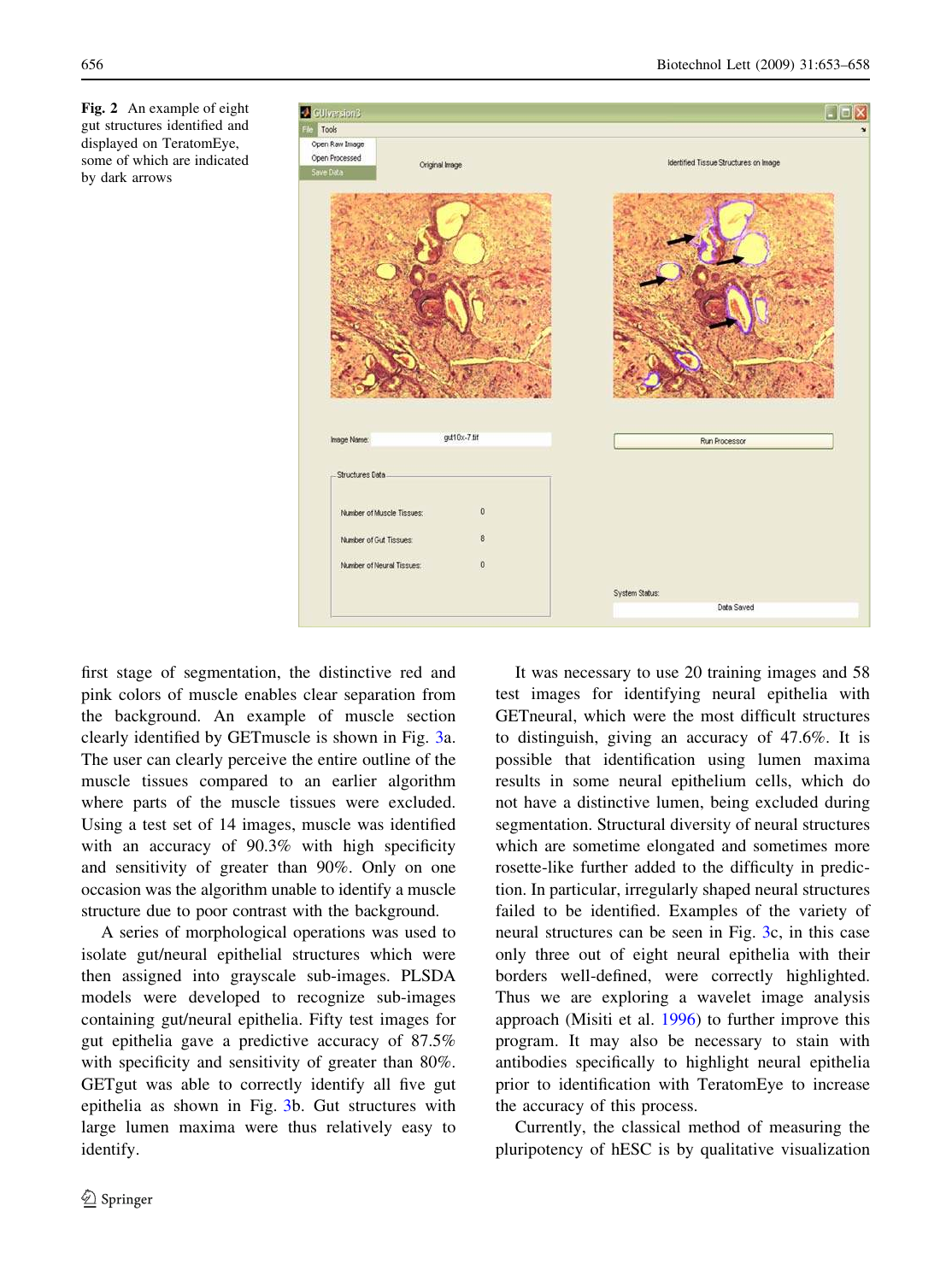| No. of images tested <sup>a</sup> | Predictive accuracy $(\%)$ | Specificity $(\%)$ | Sensitivity $(\% )$ |
|-----------------------------------|----------------------------|--------------------|---------------------|
|                                   | 90.3                       | 92.9               | 91.9                |
| 50                                | 87.5                       | 83.8               | 84                  |
| 58                                | 47.6                       | 56                 | 17.2                |
|                                   |                            |                    |                     |

Table 1 Number of images tested, predictive accuracy, specificity and sensitivity of GETmuscle, GETgut and GETneural algorithms for the identification of muscle, gut and neural tissues in TeratomEye

a Each image contains several tissue structures for identification

Predictive accuracy = True positives/(true positives + false positives)  $\times$  100%

Specificity = True negatives/(false positives + true negatives)  $\times$  100%

Sensitivity = True positives/(true positives + false negatives)  $\times$  100%

Fig. 3 a An example of muscle structures that are identified and highlighted with a green border by GETmuscle. Image was captured at  $10\times$  objective magnification. b An example of multiple gut structures with several hollow lumens that are identified and highlighted with purple borders by GETgut. Image was captured at  $10\times$  objective magnification. c An example of GETneural identifying three neural epithelia highlighted by red circles, from multiple other neural epithelia. Image was captured at  $20 \times$  objective magnification



# $(b)$  gut10x-3

Original Gut Image

Processed Gut Image



 $(c)$  neural20x-8

Original Neural Image

**Processed Neural Image**